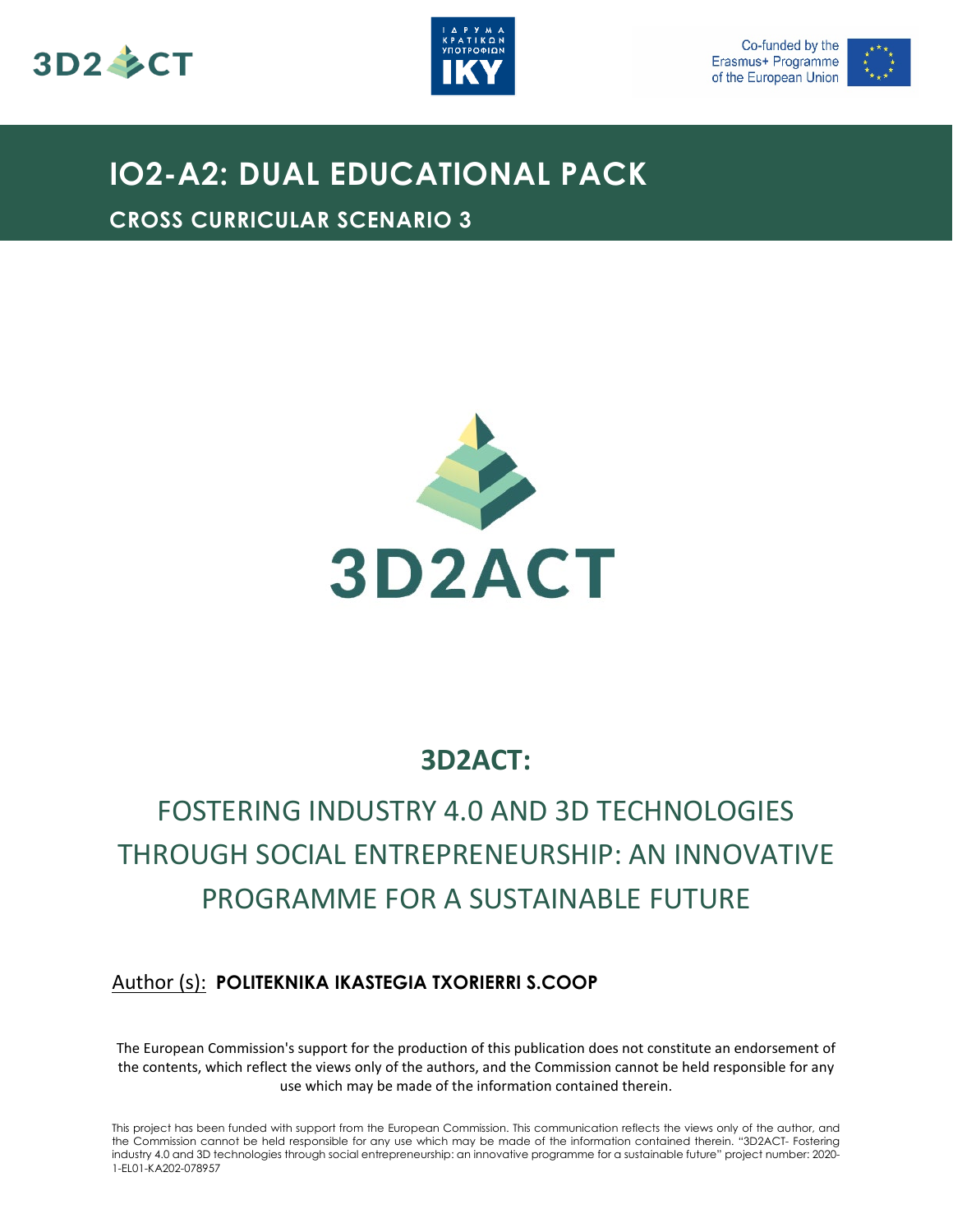





### **PROJECT INFORMATION**

#### **PROJECT ACRONYM:**

3D2ACT

#### **PROJECT TITLE:**

FOSTERING INDUSTRY 4.0 AND 3D TECHNOLOGIES THROUGH SOCIAL ENTREPRENEURSHIP: AN INNOVATIVE PROGRAMME FOR A SUSTAINABLE FUTURE–

#### **PROJECT NUMBER:**

2020-1-EL01-KA202-078957

#### **WEBSITE:**

<https://3d2act.eu/>

#### **CONSORTIUM:** PARTNER LIST

- **NATIONAL CENTER FOR SCIENTIFIC RESEARCH "DEMOKRITOS" (GREECE)**
- **EUROPEAN DIGITAL LEARNING NETWORK** (Italy)
- **POLITEKNIKA IKASTEGIA TXORIERRI S.COOP** (Spain)
- **A & A EMPHASYS INTERACTIVE SOLUTONS Ltd** (Cyprus)
- **STICHTING INCUBATOR** (Netherlands)
- **REGIONAL DIRECTORATE EDUCATION OF CRETE** (Greece)
- **UNIVERSITY OF CRETE** (Greece)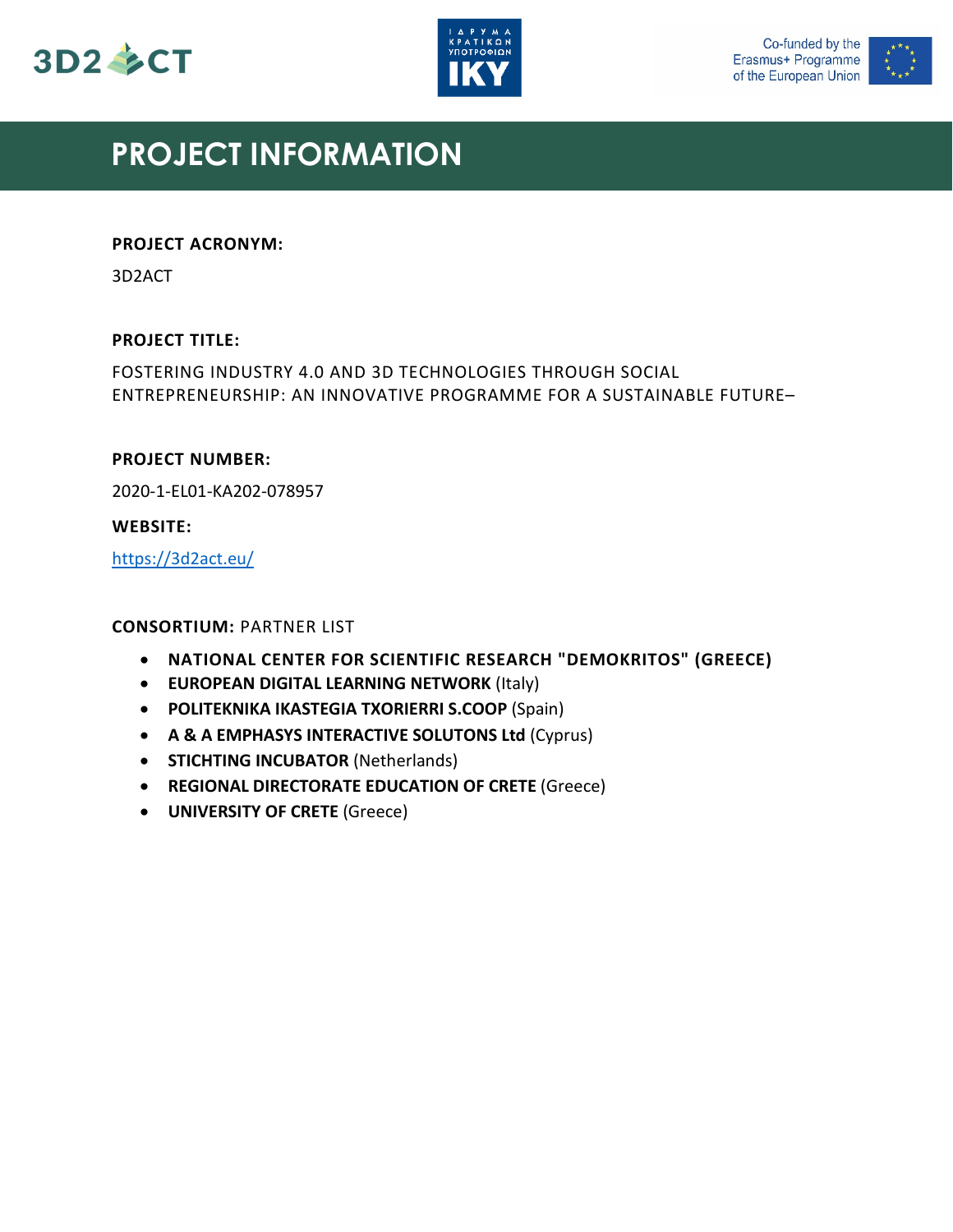





## **Real Life Social Entrepreneurial Opportunities for Applying 3D-P Education**

#### **Cross-curricular scenario 3**

### **MANUFACTURING CUSTOMISED GLOVES FOR PEOPLE WITH MOBILITY RESTRICTIONS IN THE WORLD OF SPORTS**

#### Introduction

Almost 20% of the world population suffers from some type of disability. These can be physical, psychosocial, cognitive or sensory. Unfortunately, no one is exempt from suffering from any of them during their life. For example, physical disabilities can be caused by genetic reasons (during pregnancy) or caused by problems during childbirth, accidents and/or diseases that arise throughout life.

Taking into account this social reality, are we prepared to suffer from some type of functional diversity? In the same way, are cities, homes, public spaces and companies accessible to all people, promoting equality, autonomy and social inclusion for all of us? If we want to continue living our life, is the world of sports prepared for it? Is the material prepared for it? Is it customized?



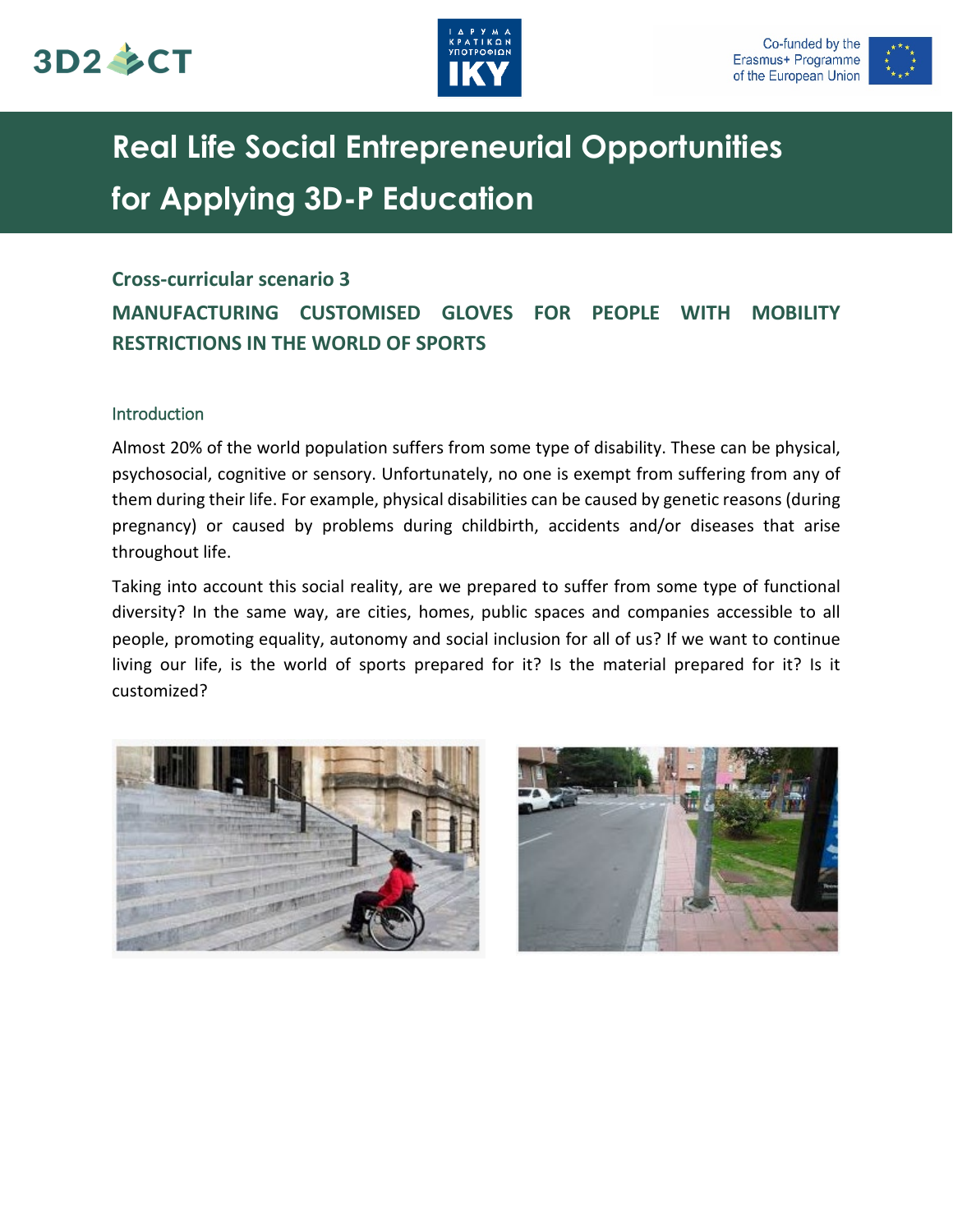





#### The need

Higinio suffered an accident while climbing, which led to serious spinal injuries, having to be bedridden in the hospital for three months and undergoing rehabilitation for a year. Yet he has no mobility from the waist down. This injury has not stopped him from continuing to enjoy nature. He currently practices canoeing and was proclaimed world champion in 2016 and 2017. Currently, due to the situation in which we live because of Covid-19, and also to mobility restrictions and to not being able to train, he decided to do triathlons. **However, the equipment he has is not adapted to his needs.**

In order to practice the adapted triathlon, special gloves are used that serve to propel the chair. They are very standard and very expensive gloves, which do not adapt to the hands and needs of the users. Higinio is one of them.

Aware of this situation, we want to provide Higinio with a solution for the costumised gloves and taking into account that the protagonist is the user, solidarity and you.

We intend you to open our eyes to a reality unknown to many and much suffered by others. In the same way, realizing that our effort, awareness and capabilities can help improve the lives of many people.

Thanks to the abilities acquired with the Dual Educational Pack to design solutions to industrial problems, it is desired to carry out a collaborative project where technical and human aspects will be worked on, in order to learn by helping.

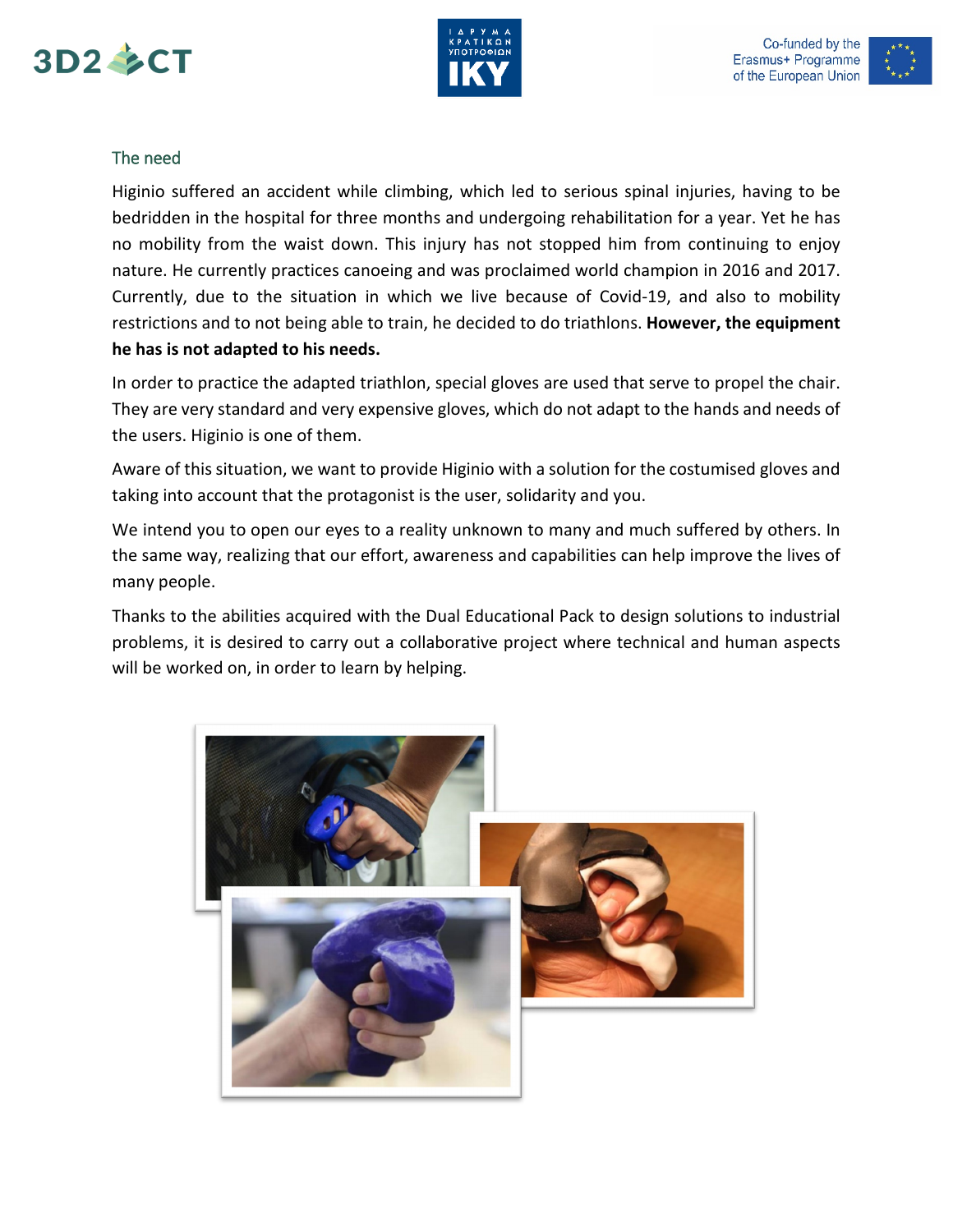





#### Key Terms

**|** 3D design/printing **|** Social entrepreneurship **|** Social impact **|** Assisting physical functions **|**

#### Objectives and expected learning outcomes

- *To stimulate the interest of students from different areas of vocational education.*
- *Students to gain social empathy for people suffering from serious injuries.*
- *Students to work up as a team and promote a collaborative approach in finding acceptable solutions.*
- *Students to learn to categorize and evaluate the above solutions.*
- *The collection of necessary data and the design of the solution (in 3D printing design) to meet the needs of the ones suffering from spinal injuries and still wanting to practice sports.*
- *To identify business opportunities, by analysing market needs.*

#### **Prerequisites**

- *Basic knowledge of pre-mentioned guided lesson plans in 3D printing*
- *Basic IT knowledge*
- *Basic knowledge of economics and analyzing business models*

#### Time distribution - Estimated Delivery

The duration of this open-ended challenge-based scenario can vary depending on the depth of approach by students and teachers. For example, in the case of implementation of a simple prototype, it can be about 4-6 weeks from 2-4 hours per week, or for something more complex it can take an entire semester.

#### Modes of Interaction

This challenge-based scenario provides the opportunity for teachers and students from different areas of vocational education to get involved.

For example, areas such as Manufacturing Design have a direct connection, since students should be able to design the prototype starting from scratch. Also, **Management/Economics/Marketing** is an area that can play an important role in the scenario, since the whole process will eventually have to evolve into a business model suitable for the needs of the market.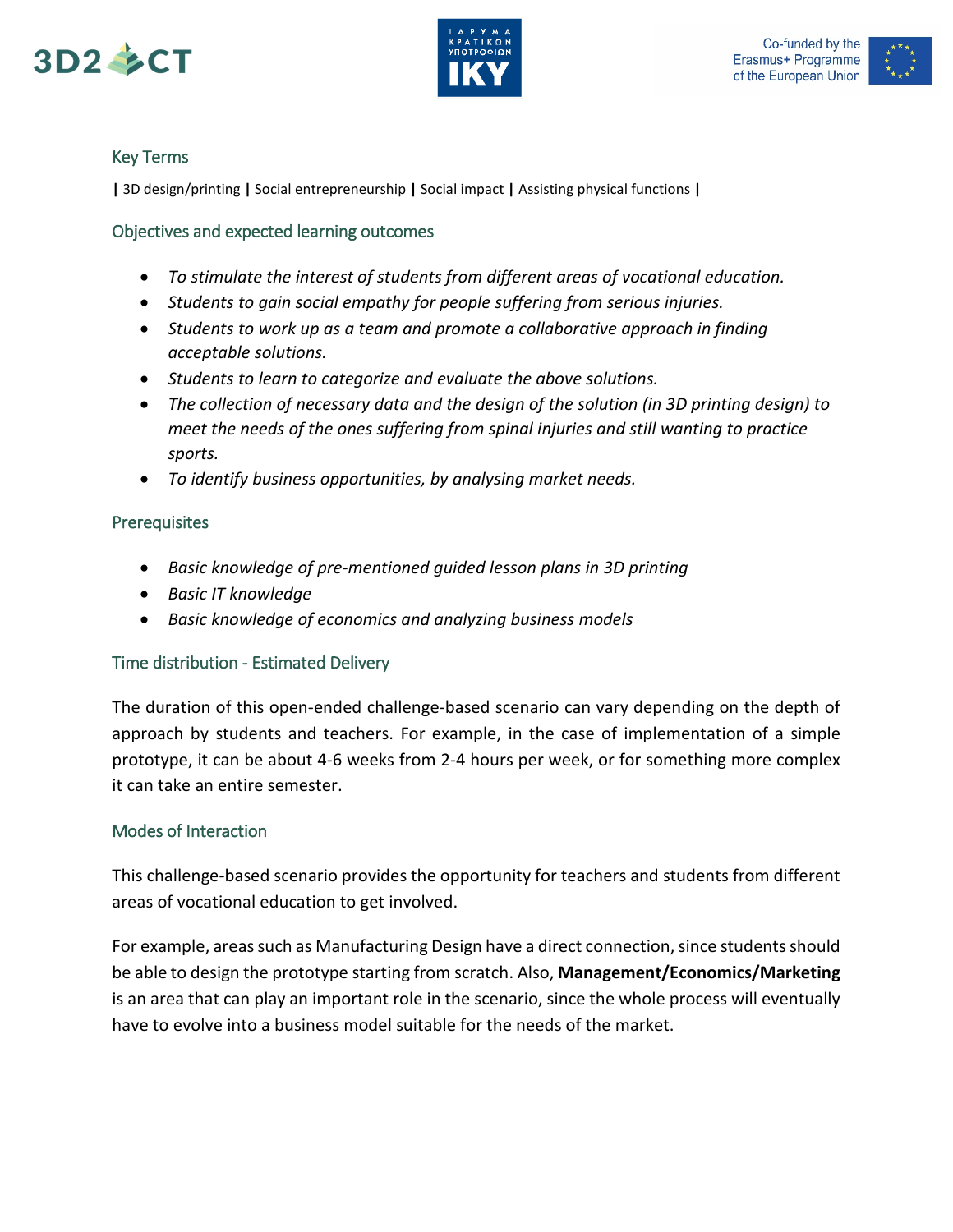# 3D2 SCT





The **IT sector** can also be involved in the script, helping with the whole process with the part that involves collecting useful information, designing software for a 3D printer, and completing and presenting the final project. But also, this scenario can be a pole of attraction for teachers or students with an interest in **Medical or Health Training** or simply in innovative ideas!

Students from different sectors of vocational education can work in groups of 2 - 4 persons. The way of interaction in this scenario is direct, promoting cooperation and exchange of information between the involved groups.

#### Guidelines - Milestones

To help you in this process, we provide you with some steps you can follow to carry out your project. The parentheses refer to the estimated time that may be required in each implementation phase, having in mind the focus is the design and creation of **customized gloves**.

#### *Milestone 1 - (est. 2 hours)*

Get familiar with the problem of those suffering from spinal injuries and the different needs they might have. Focus on those who are still competing in sports and their adapted materials.

*Hint: Ask the students to research on real life cases of people with no mobility from the waist down and how they are still practicing sports. How has this affected their lives and their future?*

#### *Milestone 2 - (est. 4 hours)*

Consider the challenge in the production section. How are mechanical designers involved in the manufacturing of these special tools? Can we use 3D printing to gain a more positive impact on the production of the tools to meet their needs? Bring up ideas or proposed solutions in which certain objects can be produced for people suffering from spinal injuries.

*Hint: Students use brainstorming method to identify possible solutions. All ideas are listed and categorized. (e.g. customized gloves, especial parts for wheel chairs, etc.). Each solution is evaluated and clear arguments are produced to conclude to the one that it is more efficient to implement.*

#### *Milestone 3 - (est. 8 hours)*

Having concluded on an efficient solution, students are divided in 4 teams with at least 2 teachers to support them.

*Team-1*: The first team will focus on the preparation of a prototype under these aspects:

- Sketching/drawing of the prototype on paper
- Description of the operation of the specific tool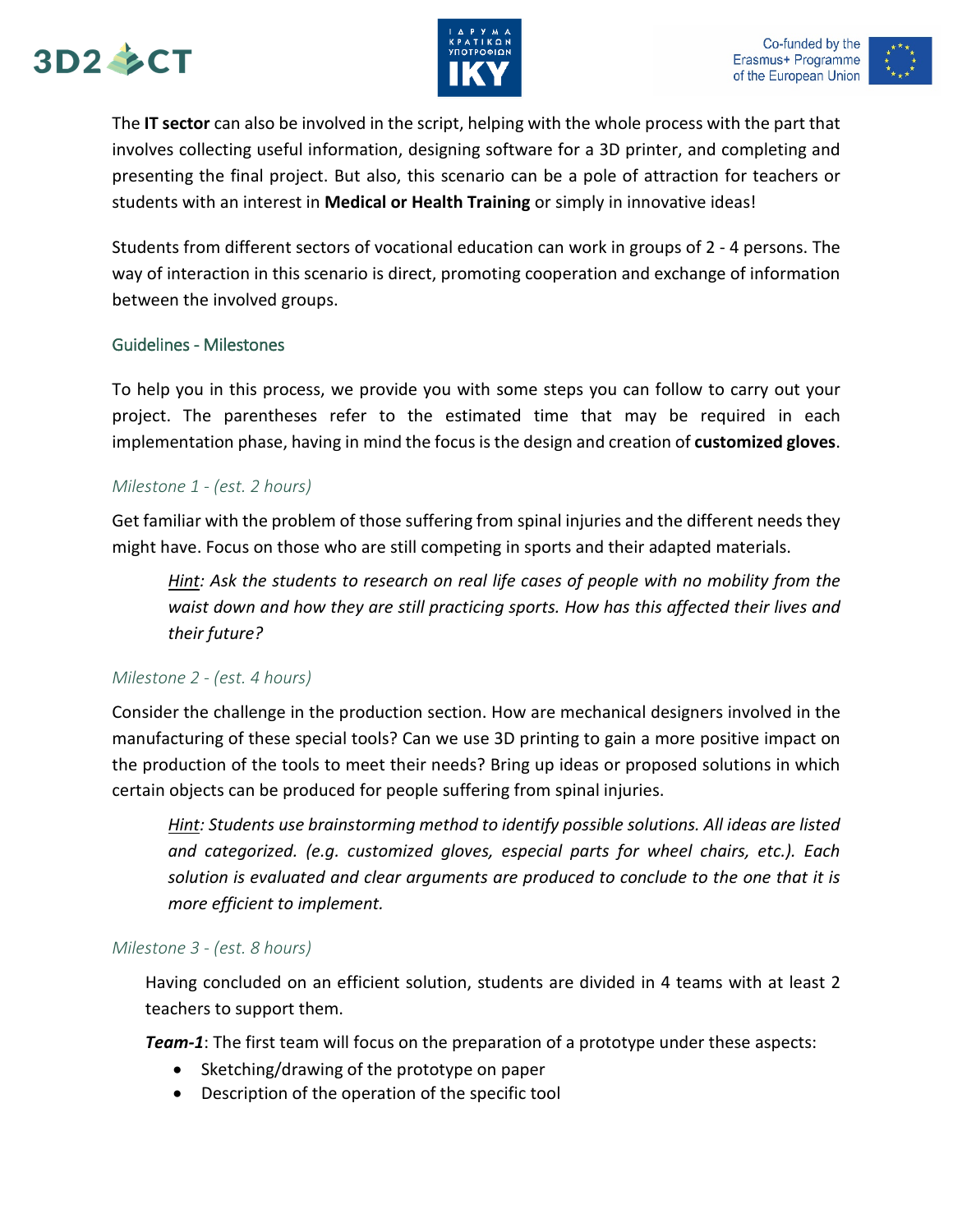



- Identification of parts of which the prototype consists
- General dimensions

*Hint: Students must verify each of the above steps taking into account the final produced item.*

*Team-2*: The second team will deal with the computing requirements and equipment that will be used in this scenario. For example:

- List of hardware requirements
- List of software requirements
- Description and study of the operation of a 3D printer

*Hint: Students can search the Internet to find out what software they will use for 3D design (Tinkercad, OnShape, etc.) and justify their preference.* 

*Team-3*: The third team will focus on the analysis of the business model based on the idea of the prototype and how this process is involved in the production phase. For example:

- Design of the business model
- Analyze the production line
- Identify prototype's involvement

*Hint: Students can use real or non-real (hypothetical) data to implement the above guidelines.*

*Team-4*: The fourth team can focus on the study of the different tools/objects produced from people with the special need identified. For example:

- Research on already produced object for the development of sports in people with no mobility from the waist down
- Summarize the results in charts in terms of their utility
- List of products that haven't proved to be useful

#### *Milestone 4 - (est. 4 hours)*

Students under their teacher's guideline proceed in the optimization of all prepared material (the prototype, IT requirements, business model analysis).

*Team-1*: Correction/Finalization of the prototype.

*Team-2*: Reviewing of the computing requirements and equipment that will be used in this scenario. Identify resources and which 3D design software will be used.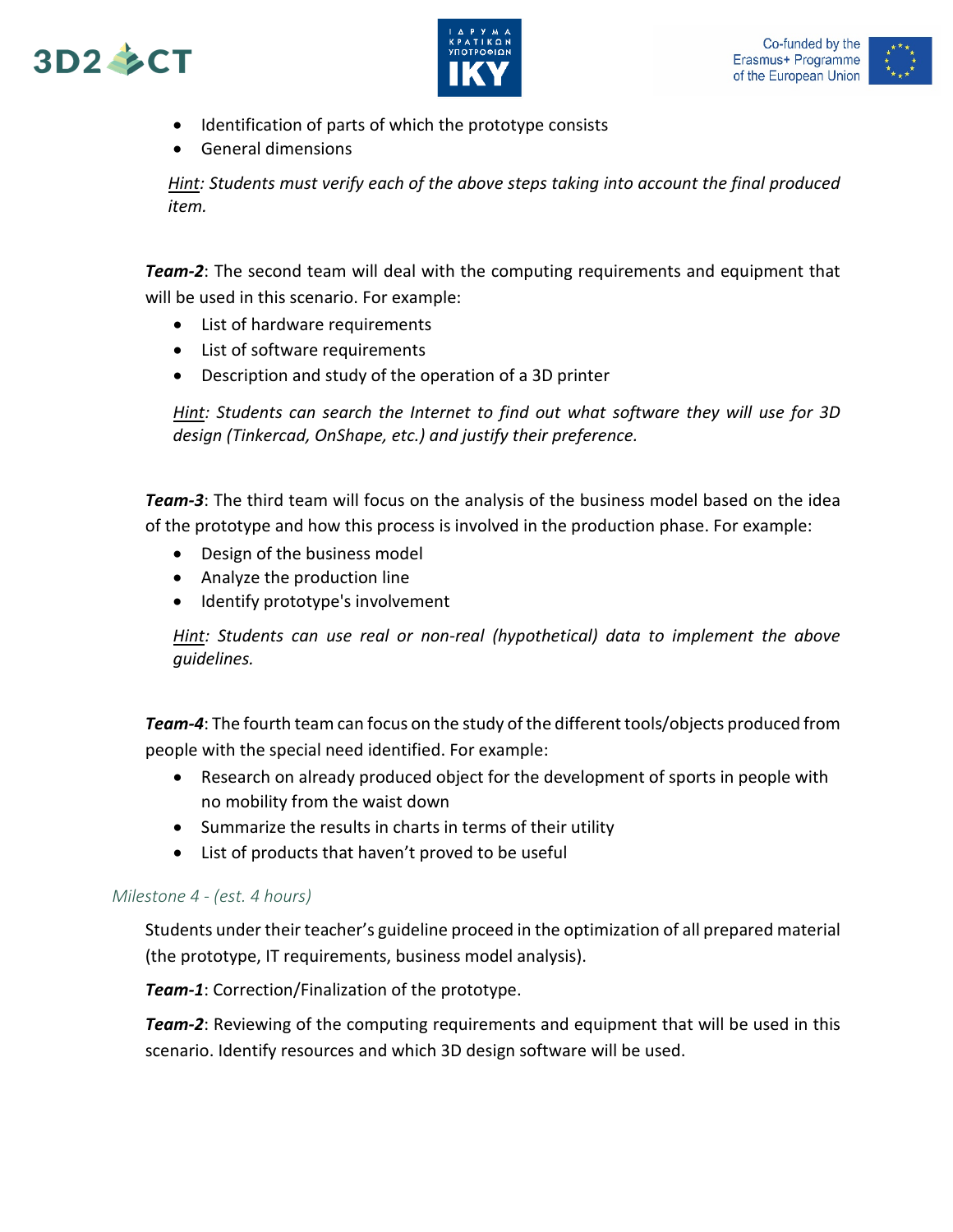# $3D2 \& C T$





*Team-3*: Correction and finalization of the business model based on the idea of the prototype.

*Team-4*: Report on findings.

#### *Milestone 5 - (est. 8-10 hours for Team-1 & Team-2 and 4 hours for Team-3 & Team-4)*

Implementation of Prototype's 3D design for 3D printer.

*Team-1 & Team-2*: Implementation of Prototype's 3D design in the chosen 3D software.

*Team-3*: Investigation of alternative production methods in the business model, including the new prototype-based approach for 3D printer.

*Team-4*: Study to capture the data that will highlight the usefulness of the production of the prototype concerning the need of those continuing practicing sports despite having spinal injuries.

#### *Milestone 6 - (est. 2-4 hours)*

*Team-1 & Team-2*: Correction and printing of the final design.

#### *Milestone 7 - (est. 4 hours)*

*Team-1 & Team-2* will focus on the preparation of the technical documentation. For example:

- List of materials
- List of parts / commercial items
- Assembly plans and exploded view
- Assembly Manual
- Manufacturing processes + process sheets + instruction phases

#### *Milestone 8 - (est. 4 hours - All teams)*

Presentation of the final product. Each team will make a presentation mentioning the steps they followed until the completion of the project, providing as well photos from each stage and relevant data-tables.

#### Reflection & Feedback

To get valuable feedback on this scenario, we can implement a brief questionnaire, the answers to which will be a topic of discussion with students. The final evaluation must be correlated to the degree of students' satisfaction with the results of the project, in combination with their initial assessments.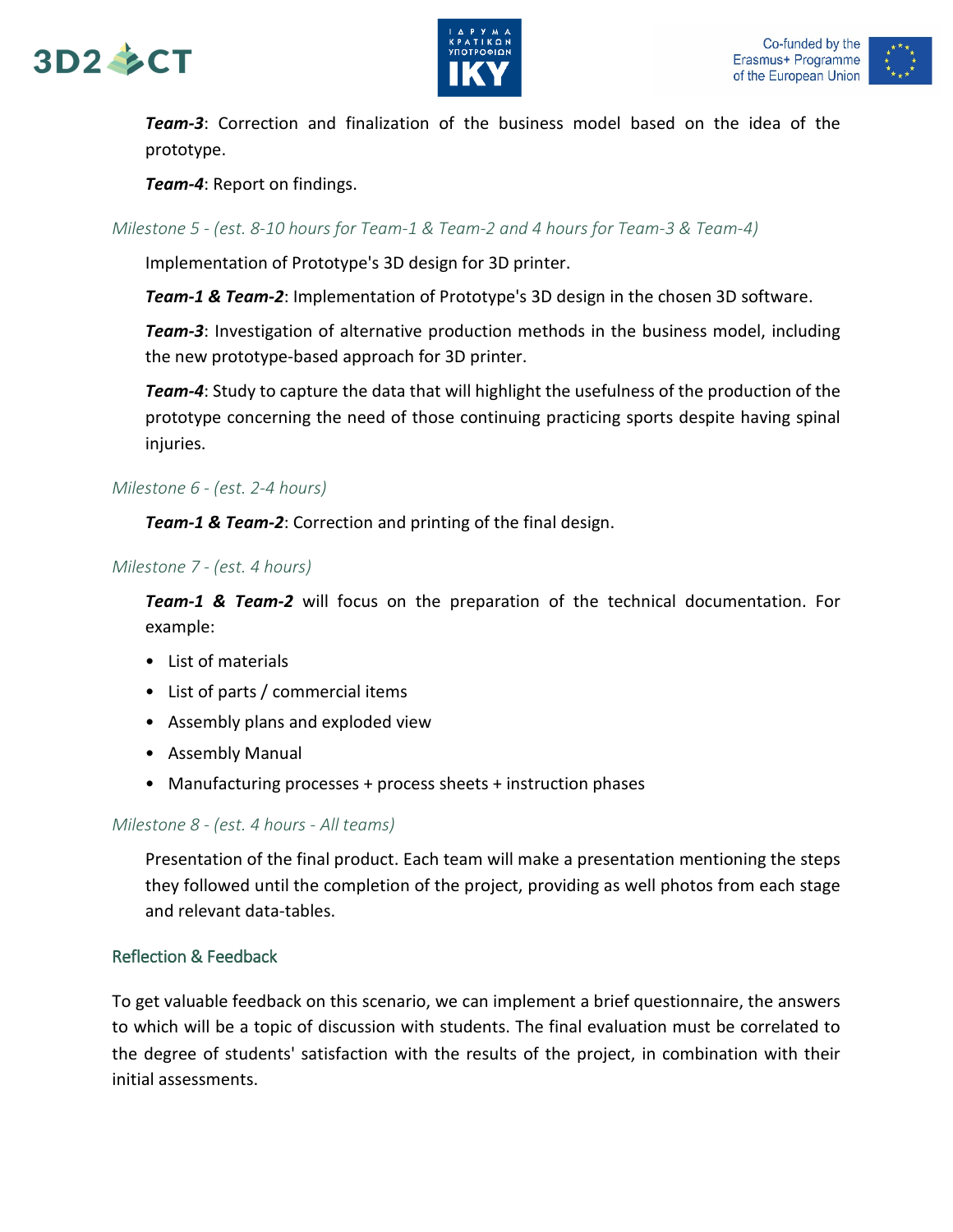





#### **Indicative Questionnaire**

|    | 1. In which team did you participate?                                                                 |                                           |                  |                    |
|----|-------------------------------------------------------------------------------------------------------|-------------------------------------------|------------------|--------------------|
|    | $\circ$ Team-1                                                                                        | $\circ$ Team-2                            | $\circ$ Team-3   | $\circ$ Team-4     |
| 2. | Do you think that this scenario enhanced your knowledge and skills?                                   |                                           |                  |                    |
|    | $\circ$ Definitely                                                                                    | $\circ$ In most cases $\circ$ Not sure    |                  | $\circ$ Not at all |
| 3. | Do you think that this scenario met your personal motivations/criteria?                               |                                           |                  |                    |
|    | $\circ$ Definitely                                                                                    | $\circ$ In most cases                     | $\circ$ Not sure | $\circ$ Not at all |
|    | 4. Was there enough time to fulfill your goals?                                                       |                                           |                  |                    |
|    | $\circ$ Yes                                                                                           | $\circ$ No, I needed more time            |                  |                    |
| 5. | What problems did you face and how did you overcome them?                                             |                                           |                  |                    |
|    |                                                                                                       |                                           |                  |                    |
|    |                                                                                                       |                                           |                  |                    |
|    |                                                                                                       |                                           |                  |                    |
| 6. | What did you like most?                                                                               |                                           |                  |                    |
|    |                                                                                                       |                                           |                  |                    |
|    |                                                                                                       |                                           |                  |                    |
|    |                                                                                                       |                                           |                  |                    |
| 7. | What did you like least?                                                                              |                                           |                  |                    |
|    |                                                                                                       |                                           |                  |                    |
|    |                                                                                                       |                                           |                  |                    |
|    |                                                                                                       |                                           |                  |                    |
| 8. | What would you suggest for the optimisation of the scenario and the process of its<br>implementation? |                                           |                  |                    |
|    |                                                                                                       |                                           |                  |                    |
|    |                                                                                                       |                                           |                  |                    |
|    |                                                                                                       |                                           |                  |                    |
| 9. |                                                                                                       | What would you like to be your next goal? |                  |                    |